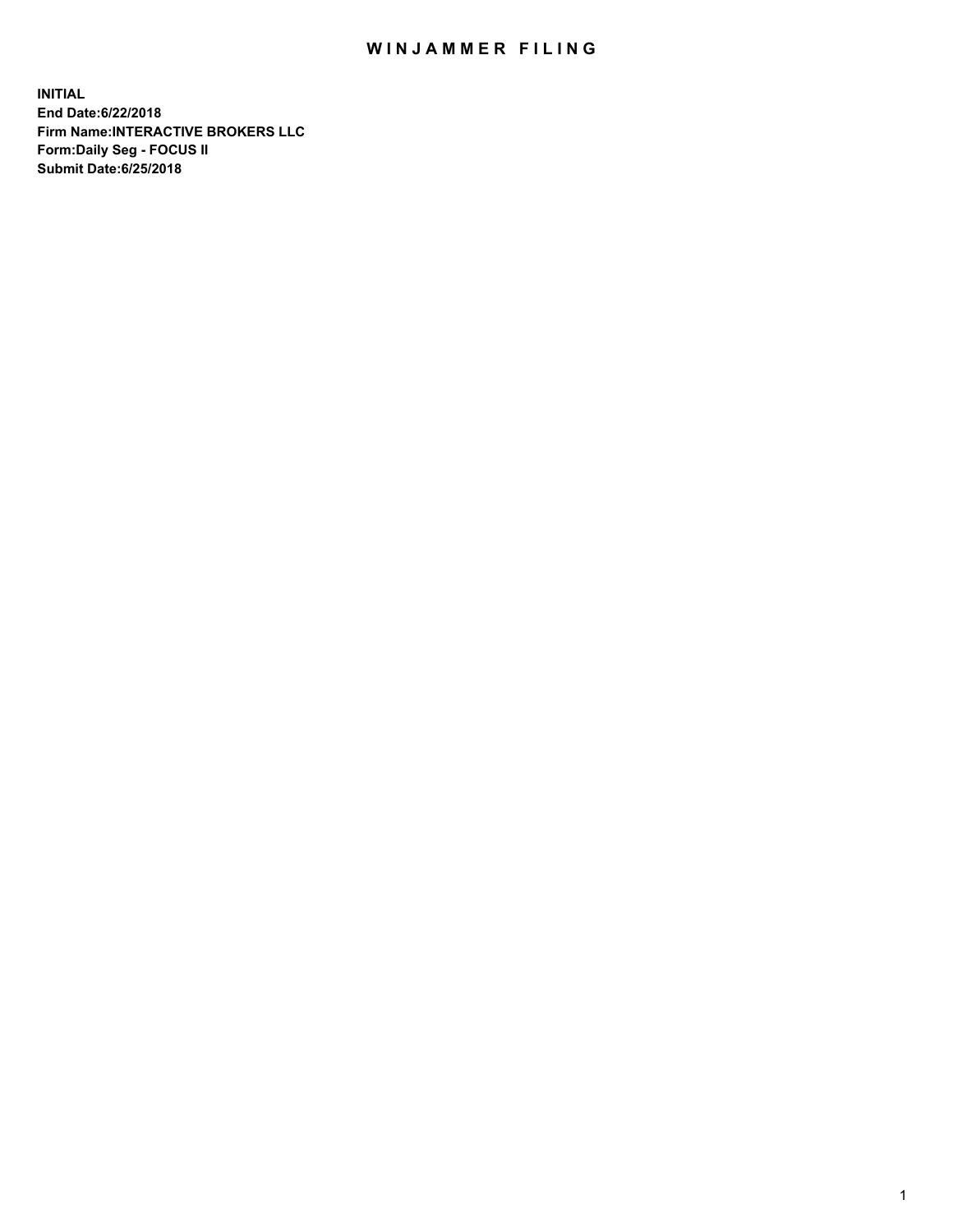**INITIAL End Date:6/22/2018 Firm Name:INTERACTIVE BROKERS LLC Form:Daily Seg - FOCUS II Submit Date:6/25/2018 Daily Segregation - Cover Page**

| Name of Company                                                                                                                                                                                                                                                                                                                | <b>INTERACTIVE BROKERS LLC</b>                                                                  |
|--------------------------------------------------------------------------------------------------------------------------------------------------------------------------------------------------------------------------------------------------------------------------------------------------------------------------------|-------------------------------------------------------------------------------------------------|
| <b>Contact Name</b>                                                                                                                                                                                                                                                                                                            | James Menicucci                                                                                 |
| <b>Contact Phone Number</b>                                                                                                                                                                                                                                                                                                    | 203-618-8085                                                                                    |
| <b>Contact Email Address</b>                                                                                                                                                                                                                                                                                                   | jmenicucci@interactivebrokers.c<br>om                                                           |
| FCM's Customer Segregated Funds Residual Interest Target (choose one):<br>a. Minimum dollar amount: ; or<br>b. Minimum percentage of customer segregated funds required:% ; or<br>c. Dollar amount range between: and; or<br>d. Percentage range of customer segregated funds required between:% and%.                         | $\overline{\mathbf{0}}$<br>$\overline{\mathbf{0}}$<br>155,000,000 245,000,000<br>0 <sub>0</sub> |
| FCM's Customer Secured Amount Funds Residual Interest Target (choose one):<br>a. Minimum dollar amount: ; or<br>b. Minimum percentage of customer secured funds required:% ; or<br>c. Dollar amount range between: and; or<br>d. Percentage range of customer secured funds required between:% and%.                           | $\overline{\mathbf{0}}$<br>0<br>80,000,000 120,000,000<br>0 <sub>0</sub>                        |
| FCM's Cleared Swaps Customer Collateral Residual Interest Target (choose one):<br>a. Minimum dollar amount: ; or<br>b. Minimum percentage of cleared swaps customer collateral required:% ; or<br>c. Dollar amount range between: and; or<br>d. Percentage range of cleared swaps customer collateral required between:% and%. | $\overline{\mathbf{0}}$<br><u>0</u><br>$\underline{0}$ $\underline{0}$<br>00                    |

Attach supporting documents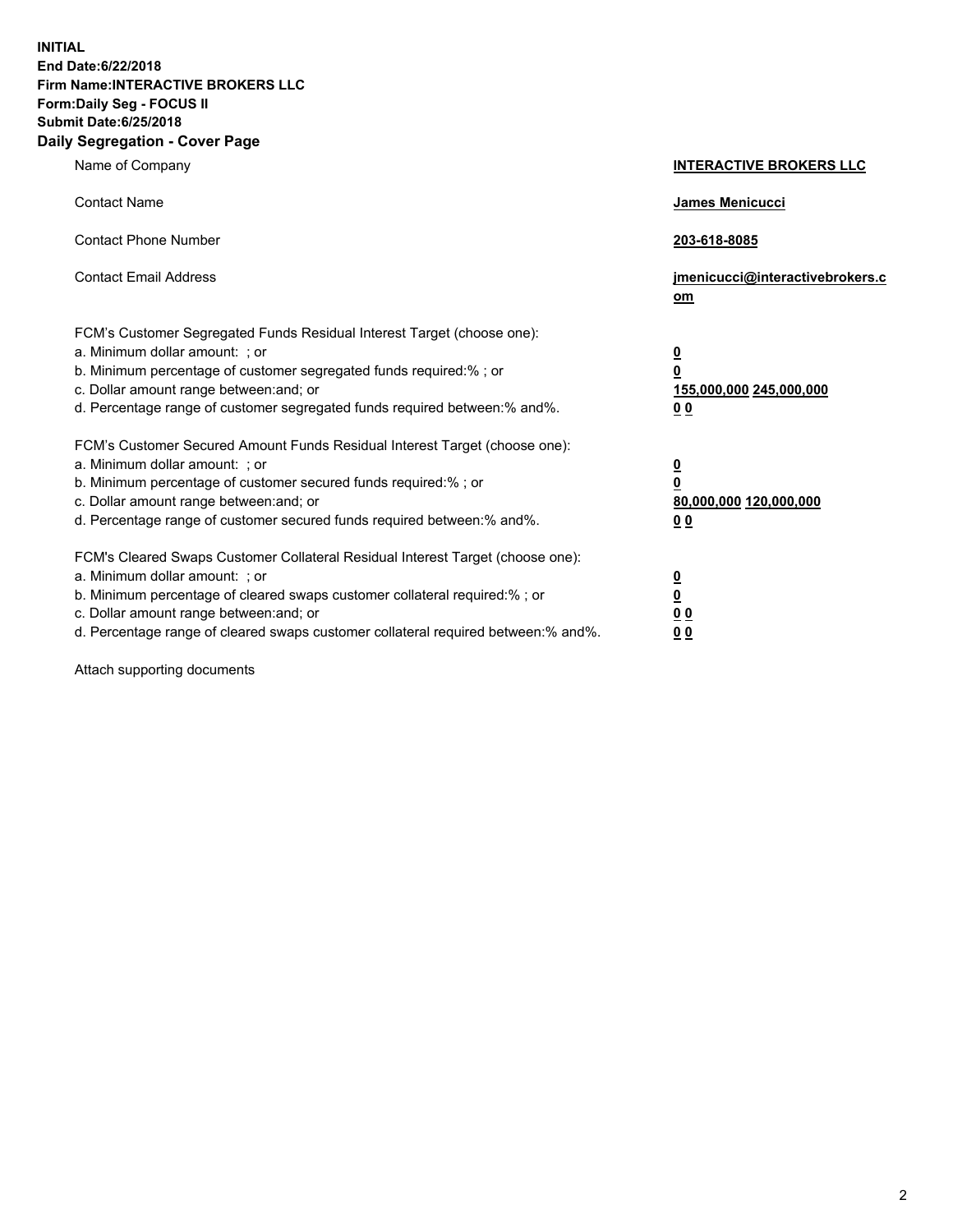## **INITIAL End Date:6/22/2018 Firm Name:INTERACTIVE BROKERS LLC Form:Daily Seg - FOCUS II Submit Date:6/25/2018 Daily Segregation - Secured Amounts**

|                | Daily Ocglegation - Occarea Anioants                                                              |                                   |
|----------------|---------------------------------------------------------------------------------------------------|-----------------------------------|
|                | Foreign Futures and Foreign Options Secured Amounts                                               |                                   |
|                | Amount required to be set aside pursuant to law, rule or regulation of a foreign                  | $0$ [7305]                        |
|                | government or a rule of a self-regulatory organization authorized thereunder                      |                                   |
| $\mathbf{1}$ . | Net ledger balance - Foreign Futures and Foreign Option Trading - All Customers                   |                                   |
|                | A. Cash                                                                                           | 451, 244, 429 [7315]              |
|                | B. Securities (at market)                                                                         | $0$ [7317]                        |
| 2.             | Net unrealized profit (loss) in open futures contracts traded on a foreign board of trade         | $-9,345,852$ [7325]               |
| 3.             | Exchange traded options                                                                           |                                   |
|                | a. Market value of open option contracts purchased on a foreign board of trade                    | 301,872 [7335]                    |
|                | b. Market value of open contracts granted (sold) on a foreign board of trade                      | -48,944 [7337]                    |
| 4.             | Net equity (deficit) (add lines 1. 2. and 3.)                                                     | 442,151,505 [7345]                |
| 5.             | Account liquidating to a deficit and account with a debit balances - gross amount                 | 4,317 [7351]                      |
|                | Less: amount offset by customer owned securities                                                  | 0 [7352] 4,317 [7354]             |
| 6.             | Amount required to be set aside as the secured amount - Net Liquidating Equity                    | 442, 155, 822 [7355]              |
|                | Method (add lines 4 and 5)                                                                        |                                   |
| 7.             | Greater of amount required to be set aside pursuant to foreign jurisdiction (above) or line<br>6. | 442,155,822 [7360]                |
|                | FUNDS DEPOSITED IN SEPARATE REGULATION 30.7 ACCOUNTS                                              |                                   |
| 1.             | Cash in banks                                                                                     |                                   |
|                | A. Banks located in the United States                                                             | 69,306,691 [7500]                 |
|                | B. Other banks qualified under Regulation 30.7                                                    | 0 [7520] 69,306,691 [7530]        |
| 2.             | Securities                                                                                        |                                   |
|                | A. In safekeeping with banks located in the United States                                         | 371,715,102 [7540]                |
|                | B. In safekeeping with other banks qualified under Regulation 30.7                                | 0 [7560] 371,715,102 [7570]       |
| 3.             | Equities with registered futures commission merchants                                             |                                   |
|                | A. Cash                                                                                           | $0$ [7580]                        |
|                | <b>B.</b> Securities                                                                              | $0$ [7590]                        |
|                | C. Unrealized gain (loss) on open futures contracts                                               | $0$ [7600]                        |
|                | D. Value of long option contracts                                                                 | $0$ [7610]                        |
|                | E. Value of short option contracts                                                                | 0 [7615] 0 [7620]                 |
| 4.             | Amounts held by clearing organizations of foreign boards of trade                                 |                                   |
|                | A. Cash                                                                                           | $Q$ [7640]                        |
|                | <b>B.</b> Securities                                                                              | $0$ [7650]                        |
|                | C. Amount due to (from) clearing organization - daily variation                                   | $0$ [7660]                        |
|                | D. Value of long option contracts                                                                 | $0$ [7670]                        |
|                | E. Value of short option contracts                                                                | 0 [7675] 0 [7680]                 |
| 5.             | Amounts held by members of foreign boards of trade                                                |                                   |
|                | A. Cash                                                                                           | 121,931,953 [7700]                |
|                | <b>B.</b> Securities                                                                              | $0$ [7710]                        |
|                | C. Unrealized gain (loss) on open futures contracts                                               | -1,869,522 [7720]                 |
|                | D. Value of long option contracts                                                                 | 301,872 [7730]                    |
|                | E. Value of short option contracts                                                                | -48,944 [7735] 120,315,359 [7740] |
| 6.             | Amounts with other depositories designated by a foreign board of trade                            | 0 [7760]                          |
| 7.             | Segregated funds on hand                                                                          | $0$ [7765]                        |
| 8.             | Total funds in separate section 30.7 accounts                                                     | 561,337,152 [7770]                |
| 9.             | Excess (deficiency) Set Aside for Secured Amount (subtract line 7 Secured Statement               | 119,181,330 [7380]                |
|                | Page 1 from Line 8)                                                                               |                                   |
| 10.            | Management Target Amount for Excess funds in separate section 30.7 accounts                       | 80,000,000 [7780]                 |
| 11.            | Excess (deficiency) funds in separate 30.7 accounts over (under) Management Target                | 39,181,330 [7785]                 |
|                |                                                                                                   |                                   |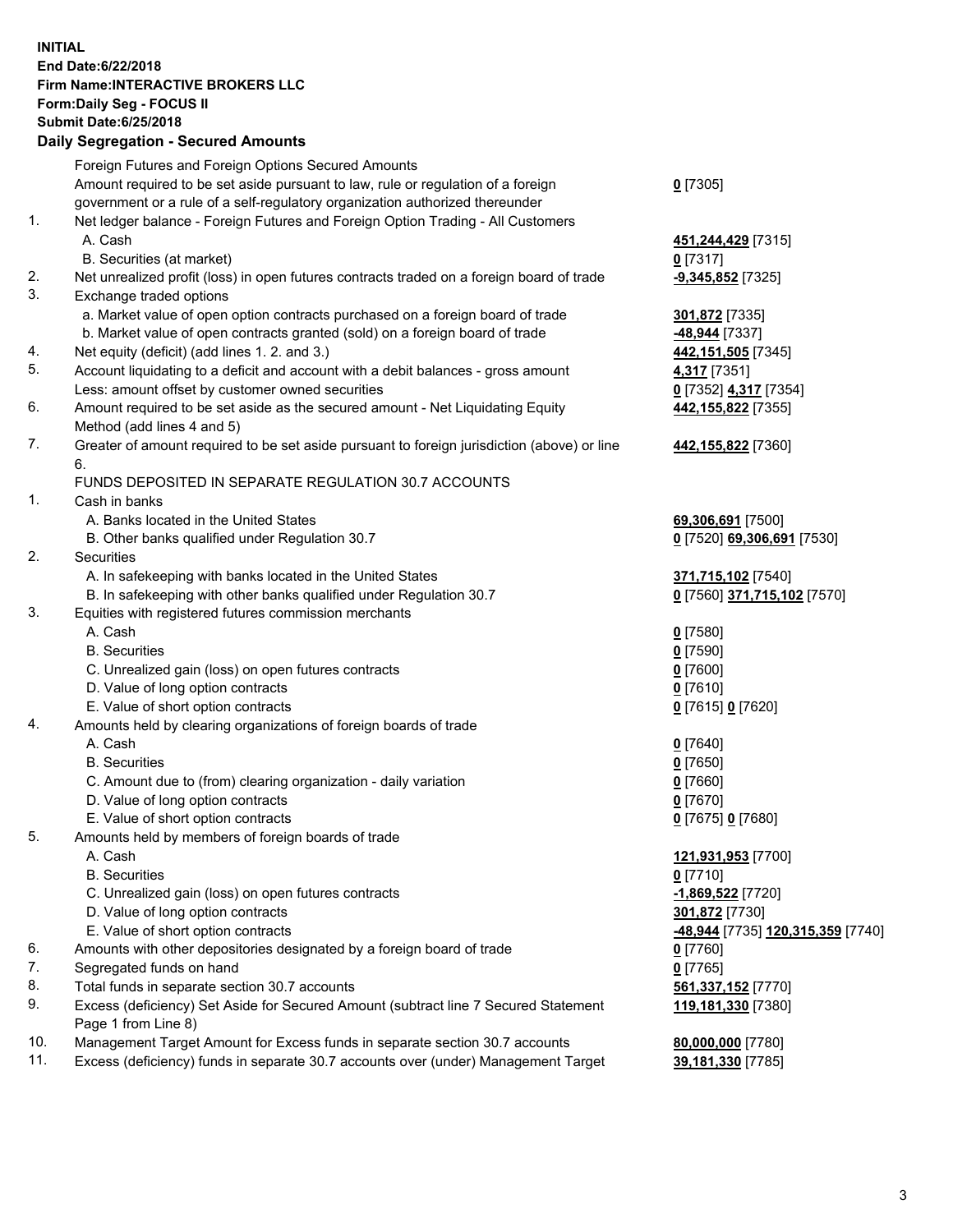**INITIAL End Date:6/22/2018 Firm Name:INTERACTIVE BROKERS LLC Form:Daily Seg - FOCUS II Submit Date:6/25/2018 Daily Segregation - Segregation Statement** SEGREGATION REQUIREMENTS(Section 4d(2) of the CEAct) 1. Net ledger balance A. Cash **4,030,870,493** [7010] B. Securities (at market) **0** [7020] 2. Net unrealized profit (loss) in open futures contracts traded on a contract market **12,738,234** [7030] 3. Exchange traded options A. Add market value of open option contracts purchased on a contract market **225,892,764** [7032] B. Deduct market value of open option contracts granted (sold) on a contract market **-198,222,617** [7033] 4. Net equity (deficit) (add lines 1, 2 and 3) **4,071,278,874** [7040] 5. Accounts liquidating to a deficit and accounts with debit balances - gross amount **162,911** [7045] Less: amount offset by customer securities **0** [7047] **162,911** [7050] 6. Amount required to be segregated (add lines 4 and 5) **4,071,441,785** [7060] FUNDS IN SEGREGATED ACCOUNTS 7. Deposited in segregated funds bank accounts A. Cash **536,000,477** [7070] B. Securities representing investments of customers' funds (at market) **2,571,242,130** [7080] C. Securities held for particular customers or option customers in lieu of cash (at market) **0** [7090] 8. Margins on deposit with derivatives clearing organizations of contract markets A. Cash **22,462,290** [7100] B. Securities representing investments of customers' funds (at market) **1,117,273,676** [7110] C. Securities held for particular customers or option customers in lieu of cash (at market) **0** [7120] 9. Net settlement from (to) derivatives clearing organizations of contract markets **4,019,937** [7130] 10. Exchange traded options A. Value of open long option contracts **225,867,081** [7132] B. Value of open short option contracts **-198,230,185** [7133] 11. Net equities with other FCMs A. Net liquidating equity **0** [7140] B. Securities representing investments of customers' funds (at market) **0** [7160] C. Securities held for particular customers or option customers in lieu of cash (at market) **0** [7170] 12. Segregated funds on hand **0** [7150] 13. Total amount in segregation (add lines 7 through 12) **4,278,635,406** [7180] 14. Excess (deficiency) funds in segregation (subtract line 6 from line 13) **207,193,621** [7190] 15. Management Target Amount for Excess funds in segregation **155,000,000** [7194] **52,193,621** [7198]

16. Excess (deficiency) funds in segregation over (under) Management Target Amount Excess